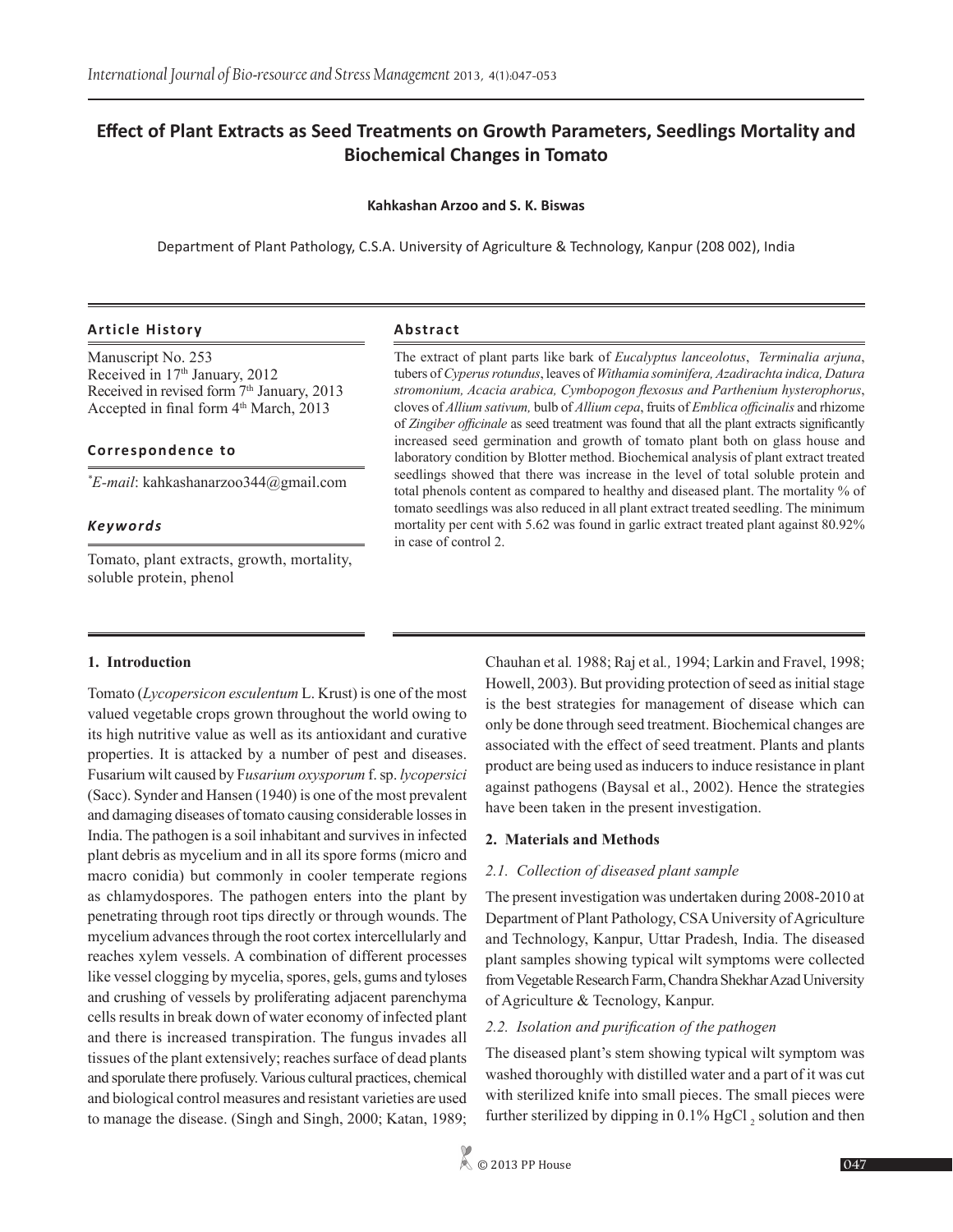washed with distilled water thrice. The surface sterilized stem pieces were then placed over Petri plates which were previous poured with sterilized 2% PDA. The plates were then sealed and incubated at 27±1°C. The fungus was then purified by hyphal tip method and the purified fungus was identified as authentic description given by Synder and Hansen (1940) Sacc.

#### *2.3. Collection of plant products*

The plant products listed in Table 1 were collected from Students Research, Farm C.S. Azad University of Agriculture and Technology, Kanpur and nearby places. The extracts of such plants were used for present investigation.

#### *2.4. Preparation of plant extracts*

Exactly 2 g of each plant part was weighed and crushed in a mortar and pestle along with 12 ml distilled water. The prepared products were filtered with muslin cloth to obtain pure extracts. The extracts were then stored in vials for further study.

## *2.5. Seed treatment*

Truly labeled tomato seeds of variety Azad T-6 were used to conduct the experiment. About 2 g of tomato seeds were placed in each Petri plate containing different plant extracts separately and kept it for overnight. Similarly, 2 g of seeds were soaked overnight in distilled water and 2 g in conidial suspension of *Fusarium oxysporum* f. sp. *lycopersici.* After 24 hrs, the seeds were taken out from the treatments and dried in shade at room temperature. The treated seeds were used for testing germination percentage and growth parameters of tomato seedling under laboratory (blotter method) and glass house condition.

#### *2.5.1. Blotter method*

| Table: 1. List of plant parts used for preparing plant extracts |                           |                          |  |  |  |  |
|-----------------------------------------------------------------|---------------------------|--------------------------|--|--|--|--|
|                                                                 | Common name               | Botanical name           |  |  |  |  |
| $\ddot{i}$                                                      | Bark of <i>Eucalyptus</i> | Eucalyptus lanceolotus   |  |  |  |  |
| $\overline{11}$                                                 | Bark of Arjun             | Terminalia arjuna        |  |  |  |  |
| $\overline{iii}$ )                                              | Tubers of motha           | Cyperus rotundus         |  |  |  |  |
| iv)                                                             | Ashwagandha leaves        | Withamia sominifera      |  |  |  |  |
| V)                                                              | Neem leaves               | Azadirachta indica       |  |  |  |  |
| vi)                                                             | Onion bulb                | Allium cepa              |  |  |  |  |
| vii)                                                            | Datura leaves             | Datura stromonium        |  |  |  |  |
| viii)                                                           | Garlic cloves             | Allium sativum           |  |  |  |  |
| ix)                                                             | Babool leaves             | Acacia arabica           |  |  |  |  |
| $\mathbf{x})$                                                   | Lemongrass leaves         | Cymbopogon flexosus      |  |  |  |  |
| xi)                                                             | Anola fruit               | Emblica officinalis      |  |  |  |  |
| xii)                                                            | Ginger rhizome            | Zingiber officinale      |  |  |  |  |
| xiii)                                                           | <i>Parthenium</i> leaves  | Parthenium hysterophorus |  |  |  |  |

The Blotter paper method was employed with slight modification for germination test and also to determine the growth of seedling. Petri dishes of 90 mm diameter were taken to conduct the experiment. On each lower half of Petri plates some cotton was placed followed by thick layer of sterile Whiteman blotter paper reaching halfway up to the side walls. Similarly, thick layer of sterile blotter paper were placed on upper half of each Petri plates. Each lower half and upper cover of Petri plates was moistened with sterile distilled water. Exactly 30 treated seeds with each plant extract were uniformly placed on blotter paper of lower half of Petri plates. Three replications were kept for each treatment. Exactly 30 untreated seeds soaked overnight in distilled water and another 30 seeds in conidial suspension of the pathogen were also placed on Petri plates separately, which served as control-1 and control-2, respectively. All these plates were placed in a growth chamber at  $20 \pm 1$ °C. The data were recorded on germination and growth parameter of seedling.

## *2.5.1.1. Germination percentage*

Observations on germination of seeds were taken at every 24hrs up to 10 days of seedling. The germination percentage was calculated by use of following formula-:

$$
Germanation % = \frac{Number of germinated seeds}{Number of total seeds} \times 100
$$

# *2.5.1.2. Root and shoot length*

To evaluate the growth parameters, observations on growth of seedling were taken by measuring root and shoot length of seedling at every 24 hrs for up to ten days of seedling.

#### *2.5.2. Glasshouse condition*

The experiment was conducted in the glasshouse complex, Department of Plant Pathology, C.S.A. University of Agriculture and Technology, Kanpur. Earthen pots were taken and filled with mixture of sterilized soil and compost as ratio of 2:1 and moistened properly. The pots were then inoculated with spore suspension of *Fusarium oxysporum* f. sp. *lycopersici* @ 1 ml per pot. All the plant extract treated seeds were sown in pots separately. About twenty seeds were placed in each pot. Seeds soaked overnight in distilled water and conidial suspensions of the fungus were also sown in separate pots to serve as control-1 and control-2, respectively. Three replications were kept for each treatment.

### *2.5.2.1. Germination percentage*

As the seedling began to emerge, the germination percentage was calculated by recording the number of emerged seedling in 100 and the germination of seed was calculated at every 24 hrs intervals for up to one month.

*2.5.2.2. Shoot length*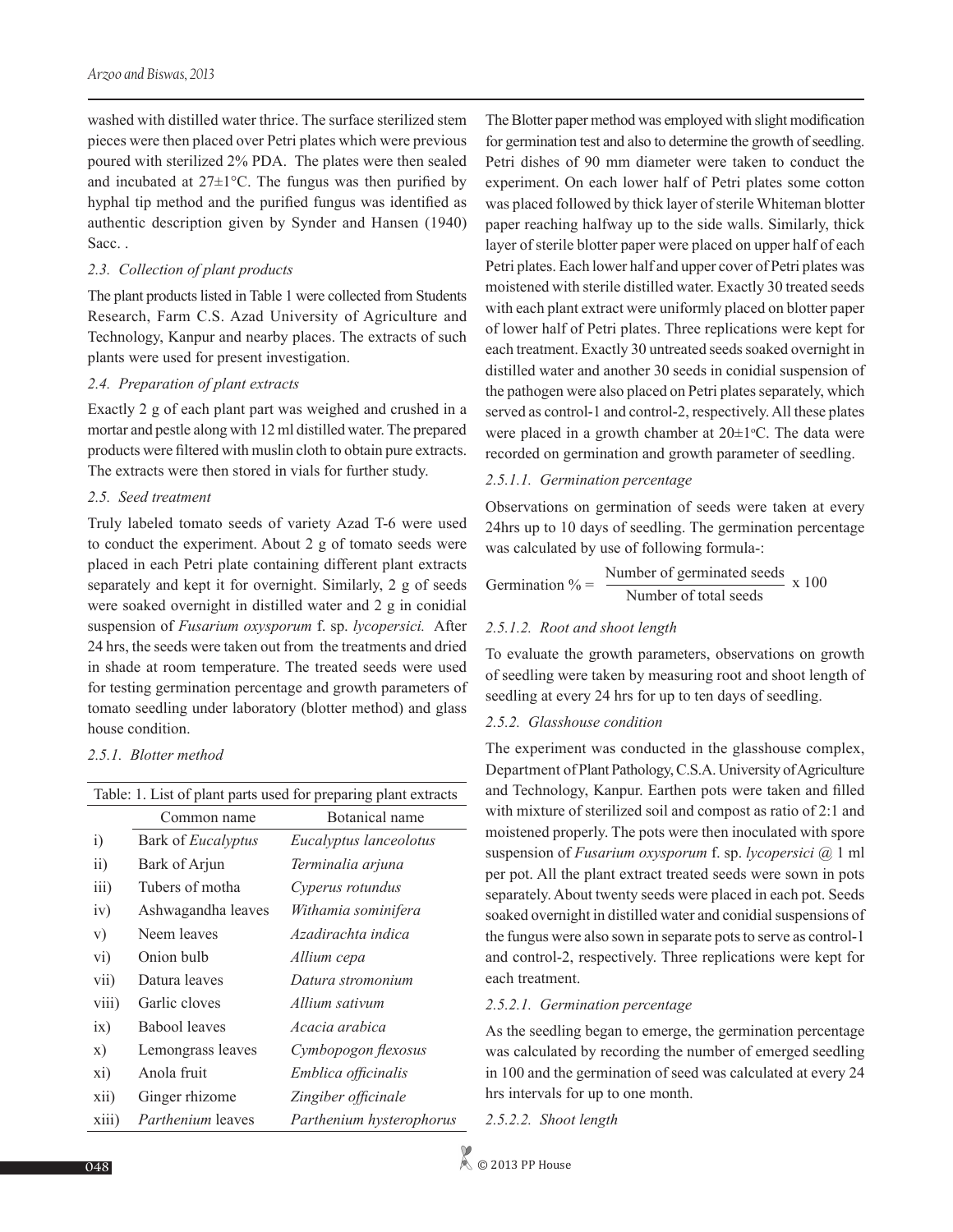Observations pertaining to the effect of different treatments with plant extract on growth of plants were recorded by measuring shoot length of emerged seedling at every 24 hrs interval for up to one month with the help of a scale.

# *2.5.2.3. Root length*

Prior to measuring of root length of tomato plants, pots were irrigated and the seedlings were uprooted carefully. Roots of the seedling were separated from shoots and washed with water to remove soil particles. Root length was then measured with a scale and represented as cm in length.

## *2.5.2.4. Seedling mortality*

The mortality % of seedlings seedling were observed at 5 & 10 days age of seedlings.

## *2.6. Biochemical analysis of tomato seedling*

Analysis of biochemical changes in tomato seedling due to seed treatment with different plant extracts was carried out to determine the effect of different treatments on the contents of soluble protein and phenol in the seedling.

## *2.6.1. Estimation of total phenols*

The accumulation of phenols in tomato seedlings grown in glass house condition was estimated following the procedure developed by Bray and Thorpe (1954) with slight modification. In this method, the total phenols estimation was carried out with Folin-Ciocalteu reagent (FCR), which was measured at 650 nm calorimetrically.

Exactly, 1.0 g of tomato seedlings were ground in a pestle and mortar along with  $80\%$  ethanol (1:10 w/v). It was then centrifuged at 10,000 rpm for 30 minutes at room temperature in order to homogenate the suspension. Supernatant was separated and re-extracted with 5 times volume of 80% ethanol, centrifuged and the supernatant were pooled. It was then evaporated near to dryness and residues were dissolved in 5 ml of distilled water. Different aliquots were pipette out into test tubes and the volume in each tube was made to 3 ml with distilled water. A test tube with 3 ml distilled water served as blank. Subsequently, 0.5 ml of FCR was added and after three minutes, 2 ml of 20%  $\text{Na}_2\text{CO}_3$  solution was thoroughly mixed in each tube. After that the tubes were placed in boiling water for 1 min and then cooled at room temperature. Then absorbance at 650 nm against blank was measured using Ultra Violet Visible (UV-VIS) spectrophotometer and the standard curve using different concentration of catechol was prepared. From the standard curve the concentration of phenols in the test sample was determined and expressed as mg g-1 of sample materials.

# *2.6.2. Estimation of total soluble protein*

# *2.6.2.1. Protein extraction*

Tomato seedlings were harvested from plants sprayed with different treatments and then washed with distilled water several times and blotter dried. A quantity of 1.0 g of each sample was cut into small pieces and ground in pestle and mortar using alkaline copper as extraction buffer. The concentration was kept 1: 5 (w/ v). Alkaline copper solution was prepared by mixing 20% sodium carbonate in 0.1 N NaOH and 0.5% copper sulphate in sodium potassium tartrate. The suspension was centrifuged at 10,000 rpm for 30 minutes at 4 ºC. The supernatant was collected and used for quantification of protein.

# *2.6.2.2. Quantification of protein*

The method developed by Lowry et al*.* (1951) was used with slight modification for quantification of the total soluble protein content. Different aliquots of working standard solution of Bovine Serum Albumin were pipette out into a series of test tubes. Similarly, same volumes of sample extracts were also pipette out and kept in other test tubes separately. Then volume in all the tubes was made up to 1 ml with distilled water. A tube with 1 ml of distilled water served as a blank. Later on, 5 ml of alkaline copper solution was added in each test tube and incubated at room temperature for 10 min. Thereafter, 0.5 ml of FCR was mixed well and incubated at room temperature for 30 min in dark place. The absorbance at 660 nm against the blank was read. The standard graph of BSA was drawn to calculate the amount of soluble protein in different samples. Protein estimated was represented as mg g<sup>-1</sup> of fresh leaf samples.

# **3. Results and Discussion**

# *3.1. Germination and growth parameters of tomato seedling (blotter method)*

# *3.1.1. Germination percentage*

The result presented in Table 2 indicate that the seed treatment with plant extracts significantly increased the germination percentage of tomato seed over control-1(healthy) as well as over control-2 (seed treated with pathogen). The maximum germination was recorded in treatment with extracts of garlic (95.56%) followed by ginger (94.45%), onion (94.45%), *Cyprus rotundus* (93.34%), neem (88.79%) and *Withamia sominifera* (92.23%). From the Table, it is also cleared that all treatments showed a significant increase in germination percentage over control-1 and control-2. Enikuomehin (2005) reported increased germination in sesamum seeds treated with different plant extracts along with reduced disease incidence of *Cercospora* leaf spot in treated plots. In present investigation also, all the plant extract resulted in increased germination percentage and vigour of plants.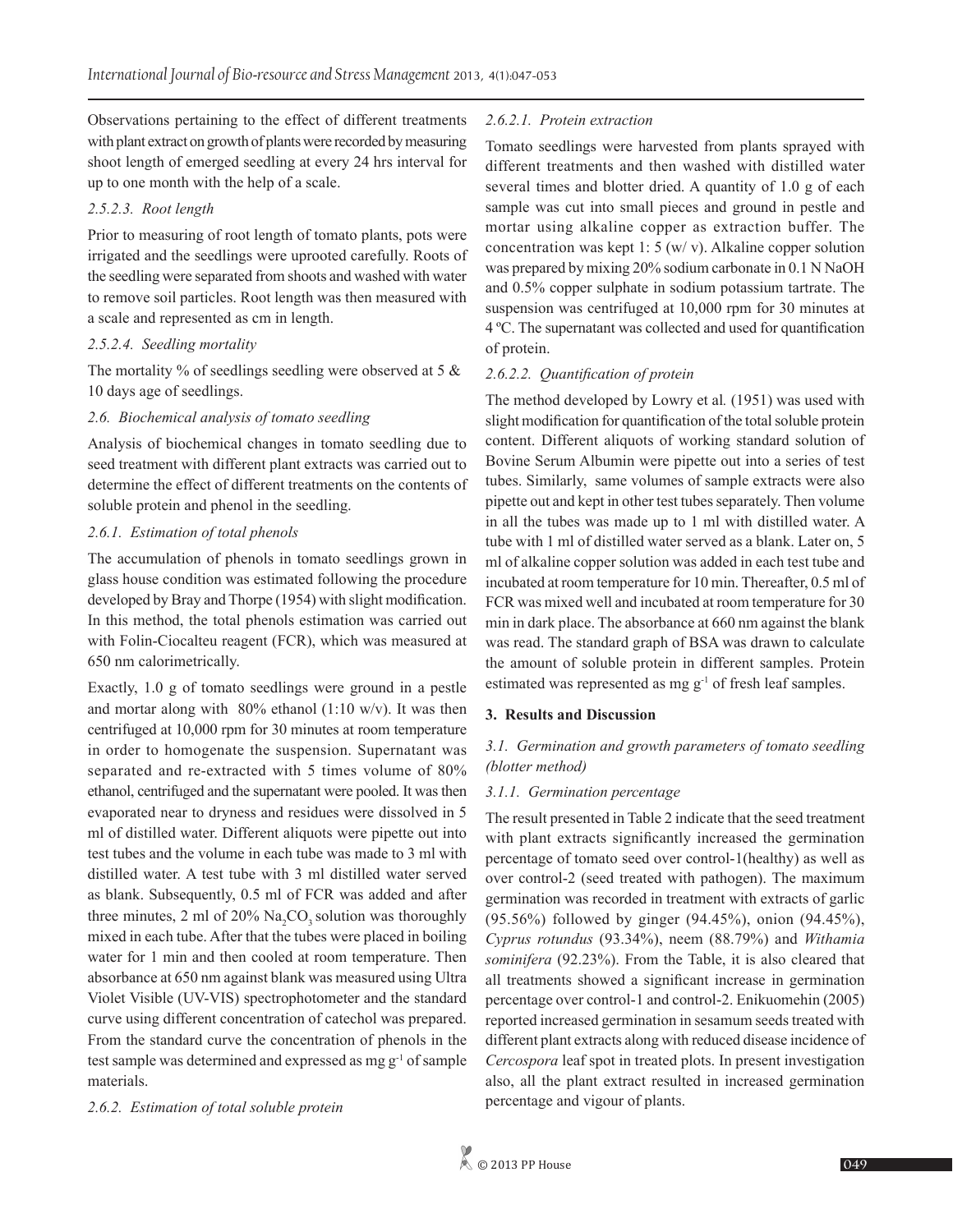#### *3.1.2. Shoot length*

The effects of seed treatment with various plant extracts on shoot length of germinating tomato seedling were studied under laboratory condition by Blotter method. The observations of shoot length were taken at every 24 hrs interval for 10 days. The data presented in Table 2 shows that the shoot length of tomato seedlings was maximum in garlic extract treated seedling (8.51 cm) which was 18.74% and 23.79% higher than control-1 and control-2. The seed treatment with neem extracts registered second highest in case of shoot length with the value of 8.46cm which is also statistically at par with garlic extract. The treatments like ginger, onion and motha also enhanced seedling vigor showing 21.31%, 20.458% and 17.97% increased, respectively over control-1 and 24.5%, 22.87% and 20.09% increased over control-2. Riaz et al. (2010) found that aqueous bulb extracts of *Allium cepa* and *A. sativum* and rhizome extracts of *Zingibar officinale* enhanced shoot growth to variable extents which also able to control Fusarium corm rot disease in gladiolus.

#### *3.1.3. Root length*

Similarly, root length was also increased in case of treated plants than healthy (control-1) and diseased (control-2) plants. The result presented in Table 2 shows that after ten days, the root length of tomato seedling under garlic extract treatment was the best (6.56 cm) followed by neem (6.36 cm), ginger (6.04 cm) and onion (5.75 cm). The percent increase in root length over control-1 were 85.84%, 80.17%,71.10% and 62.37% respectively and over control-2, the percent increase were 92.94%, 86.80%, 76.99% and 68.09% respectively.

*3.2. Germination and growth parameters of tomato plant (glass house condition)*

#### *3.2.1. Germination percentage*

The result in Table 3 indicated that highest germination percentage is noted in garlic extract treatment (86.67%) followed by neem, ginger and onion treatment representing 83.34% germination in each case against 68.33% in control-1 and 63.34% in control-2 The other treatments like motha, ashwagandha, babool and lemongrass also showed significantly better germination as compared to untreated healthy and diseased control.

#### *3.2.1.1. Shoot length*

The result presented in Table 3 indicates that seed treatment with various plant extract significantly increases the growth and the vigour of seedlings. Shoot length of garlic treated plants (20.29cm) was significantly higher than both controls showing 39.64% increase over control-1 and 71.28% over control-2. Other significantly better treatments were neem (19.66 cm), ginger (18.68 cm), motha (17.59 cm) and onion (17.55 cm) representing 35.31%, 28.56%, 21.06% and 20.78% respectively higher than control-1 and 63.49%, 51.36%, 37.87%

| Table 2: Effect of seed treatment with plant extracts on germination, shoot length and root length (cm) of tomato (Blotter method) |                          |               |        |            |           |        |            |           |  |  |  |
|------------------------------------------------------------------------------------------------------------------------------------|--------------------------|---------------|--------|------------|-----------|--------|------------|-----------|--|--|--|
| S.No.                                                                                                                              | Treatment                | Germin-       | Shoot  | % increase |           | Root   | % increase |           |  |  |  |
|                                                                                                                                    |                          | ation $(\% )$ | length | Over       | Over      | length | Over       | Over      |  |  |  |
|                                                                                                                                    |                          |               | (cm)   | control-1  | control-2 | (cm)   | control-1  | control-2 |  |  |  |
| 1.                                                                                                                                 | Eucalyptus lonceolotus   | 91.11         | 7.34   | 6.95       | 7.77      | 4.52   | 28.05      | 30.37     |  |  |  |
| 2.                                                                                                                                 | Terminalia arjuna        | 90.01         | 7.10   | 3.41       | 3.81      | 4.08   | 15.58      | 16.87     |  |  |  |
| 3.                                                                                                                                 | Cyperus rotundus         | 93.34         | 8.10   | 17.97      | 20.09     | 5.43   | 53.82      | 58.28     |  |  |  |
| 4.                                                                                                                                 | Withamia somninifera     | 92.23         | 7.88   | 14.77      | 16.51     | 5.16   | 46.18      | 50.00     |  |  |  |
| 5.                                                                                                                                 | Azadirachta indica       | 88.79         | 8.46   | 23.22      | 25.96     | 6.36   | 80.17      | 86.80     |  |  |  |
| 6.                                                                                                                                 | Allium cepa              | 94.45         | 8.27   | 20.45      | 22.87     | 5.75   | 62.37      | 68.09     |  |  |  |
| 7.                                                                                                                                 | Datura stromonium        | 90.01         | 7.32   | 6.61       | 7.39      | 4.32   | 22.38      | 24.23     |  |  |  |
| 8.                                                                                                                                 | Allium sativum           | 95.56         | 8.51   | 23.94      | 26.78     | 6.56   | 85.84      | 92.94     |  |  |  |
| 9.                                                                                                                                 | Acacia arabica           | 88.89         | 7.87   | 14.62      | 16.35     | 4.95   | 40.23      | 43.56     |  |  |  |
| 10.                                                                                                                                | Cymbopogon flexosus      | 92.24         | 7.75   | 12.88      | 14.4      | 4.73   | 33.99      | 36.81     |  |  |  |
| 11.                                                                                                                                | Emblica officinalis      | 93.05         | 7.55   | 9.96       | 11.14     | 4.61   | 30.59      | 33.13     |  |  |  |
| 12.                                                                                                                                | Zingiber officinale      | 94.45         | 8.37   | 21.91      | 24.5      | 6.04   | 71.10      | 76.99     |  |  |  |
| 13.                                                                                                                                | Parthenium hysterophorus | 86.67         | 7.10   | 3.41       | 3.81      | 3.95   | 11.98      | 12.97     |  |  |  |
| 14.                                                                                                                                | Control-1 (Healthy)      | 80.48         | 6.87   |            |           | 3.53   |            |           |  |  |  |
| 15.                                                                                                                                | Control-2 (Diseased)     | 64.47         | 6.14   |            |           | 3.26   |            |           |  |  |  |
|                                                                                                                                    | SEd                      | 1.1829        | 0.0615 |            |           | 0.0601 |            |           |  |  |  |
|                                                                                                                                    | $CD (p=0.05)$            | 2.416         | 0.1256 |            |           | 0.1228 |            |           |  |  |  |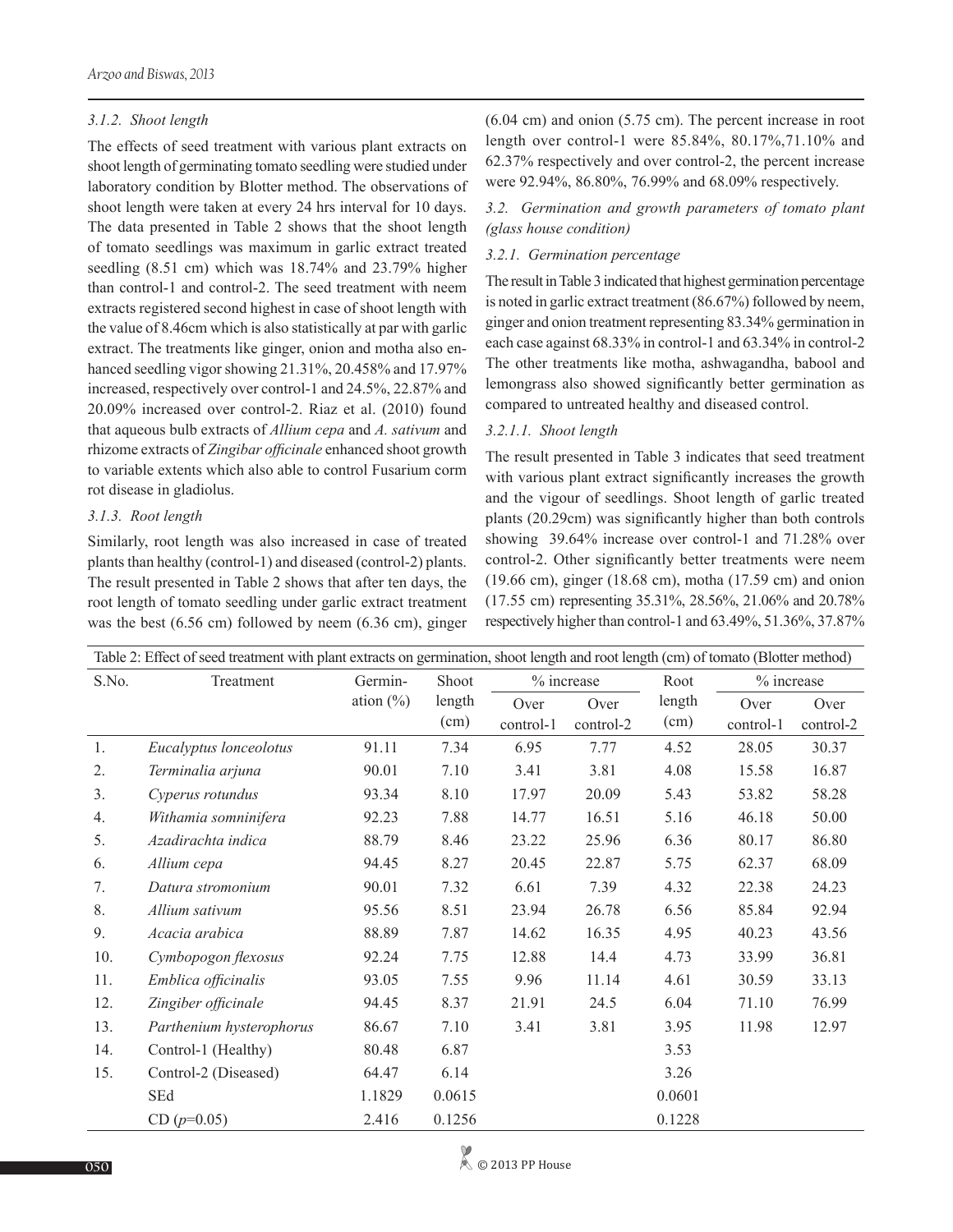and 37.37%, respectively over control-2. The treatments like eucalyptus, arjun, ashwagandha, datura, babool, lemongrass, aonla and parthenium also showed significantly increased vigour of seedlings

# *3.2.1.2. Root length*

Among the various treatments, garlic extract followed by neem, ginger, onion and ashwagandha showed significant increase in root length of seedling which were 11.87 cm, 11.66 cm, 11.37 cm, 10.97 cm and 10.46 cm, respectively against 8.55 cm in case of control-1 and 6.35 cm in control-2. From the Table it is also cleared that all the treatments had significantly higher root length than control-1 and control-2 (Table 3). Garlic, neem, ginger, onion and ashwagandha treatments showed 38.83%, 36.37%, 32.98%, 28.30% and 22.34% increase over control-1 and 52.31%, 49.00%, 44.43%, 38.13% and 30.09% increase over control-2. Zarina et al*.* (2003) found that soil amendment with leaf extract of neem as well as datura increased the growth of brinjal plants while controlling root knot nematode, *Meloidogyne javanica.*

## *3.3. Biochemical changes associated with seed treatment*

To evaluate the biochemical changes associated with seed treatment, the 10 days old seedling raised from phytoextract treated seeds were used. The total soluble protein and total phenol content of the seedling were estimated. The results obtained are shown in Table 4.

# *3.3.1. Soluble proteins*

The resulted presented in the Table 4 and shows that all treatment lead to significant increase in total soluble protein content in seedling as compared to control-1 and control-2. The highest soluble protein content is observed in garlic extract treated seedlings (23.22 mg  $g^{-1}$ ) followed by neem (22.97 mg  $g^{-1}$ ), ginger (21.86 mg  $g^{-1}$ ) and onion (20.90 mg  $g^{-1}$ ) treatments which are 52.86%, 51.22%, 43.91% and 37.60%, respectively higher than control-1 (healthy untreated seedlings) and 80.62%, 78.11%, 66.97% and 57.32% higher than control-2 (diseased seedling). Chandrasekaran and Rajappan, (2001) found the alteration in protein and sugar content of soyabean plants as induced by plant extract, antagonists and chemicals.

# *3.3.2. Total phenol*

Similarly, the total phenol content (Table 4) is found significantly higher in case of garlic extract treated seedling  $(2.0 \text{ mg g}^{-1})$  as compared to control-1  $(1.08 \text{ mg g}^{-1})$  and control-2  $(1.03 \text{ mg})$ g-1). It is also significantly higher than other treatments. Seeds treated with neem, ginger, onion and motha have total phenol contents as  $1.79$ ,  $1.77$ ,  $1.65$  and  $1.63$  mg  $g^{-1}$  of fresh leaves respectively where as, in case of control-1 and control-2, the values are  $1.08$  mg g<sup>-1</sup> and  $1.03$  mg g<sup>-1</sup>, respectively. According

| Table 3: Effect of seed treatment with plant extract on germination, shoot and root length of tomato plants (Glass house |  |  |  |  |  |  |
|--------------------------------------------------------------------------------------------------------------------------|--|--|--|--|--|--|
| experiment)                                                                                                              |  |  |  |  |  |  |

| $\mathbf{r}$<br>S. | Treatment                | % increase<br>Germi- |           | Shoot     | % increase |           |           | % increase |           |           |
|--------------------|--------------------------|----------------------|-----------|-----------|------------|-----------|-----------|------------|-----------|-----------|
| No.                |                          | nation               | Over      | Over      | length     | Over      | Over      | length     | Over      | Over      |
|                    |                          | $(\%)$               | control-1 | control-2 | (cm)       | control-1 | control-2 | (cm)       | control-1 | control-2 |
| 1.                 | Eucalyptus lonceolotus   | 73.34                | 7.33      | 7.91      | 16.48      | 13.42     | 24.13     | 9.65       | 12.87     | 17.33     |
| 2.                 | Terminalia arjuna        | 71.67                | 4.89      | 5.27      | 15.44      | 6.26      | 11.26     | 9.36       | 9.47      | 12.76     |
| 3.                 | Cyperus rotundus         | 80.00                | 17.08     | 18.42     | 17.59      | 21.06     | 37.87     | 9.63       | 12.63     | 17.02     |
| 4.                 | Withamia sominifera      | 77.00                | 12.69     | 13.69     | 17.30      | 19.06     | 34.28     | 10.46      | 22.34     | 30.09     |
| 5.                 | Azadirachta indica       | 83.34                | 21.97     | 23.69     | 19.66      | 35.31     | 63.49     | 11.66      | 36.37     | 49.00     |
| 6.                 | Allium cepa              | 83.34                | 21.97     | 23.69     | 17.55      | 20.78     | 37.37     | 10.97      | 28.30     | 38.13     |
| 7.                 | Datura strononium        | 73.34                | 7.33      | 7.91      | 16.13      | 11.01     | 19.80     | 9.64       | 12.74     | 17.17     |
| 8.                 | Allium sativum           | 86.67                | 26.84     | 28.95     | 20.29      | 39.64     | 71.28     | 11.87      | 38.83     | 52.31     |
| 9.                 | Acacia Arabica           | 76.67                | 12.21     | 13.17     | 17.05      | 17.34     | 31.12     | 10.09      | 18.01     | 24.26     |
| 10.                | Cymbopogon flexosus      | 76.67                | 12.21     | 13.17     | 16.97      | 16.79     | 30.19     | 9.84       | 18.08     | 20.32     |
| 11.                | Emblica officinalis      | 73.34                | 7.33      | 7.91      | 16.8       | 15.62     | 28.09     | 9.78       | 14.39     | 19.38     |
| 12.                | Zingiber officinale      | 83.34                | 21.97     | 23.70     | 18.68      | 28.56     | 51.36     | 11.37      | 32.98     | 44.43     |
| 13.                | Parthenium hysterophorus | 70.34                | 2.94      | 3.17      | 15.05      | 3.57      | 6.435     | 9.13       | 6.78      | 9.13      |
| 14.                | Control-1 (Healthy)      | 68.33                |           |           | 14.53      |           |           | 8.55       |           |           |
| 15.                | Control-2 (Diseased)     | 63.34                |           |           | 8.08       |           |           | 6.346      |           |           |
|                    | <b>SEd</b>               | 3.47                 |           |           | 0.077      |           |           | 0.0262     |           |           |
|                    | $CD (p=0.05)$            | 7.078                |           |           | 0.157      |           |           | 0.0535     |           |           |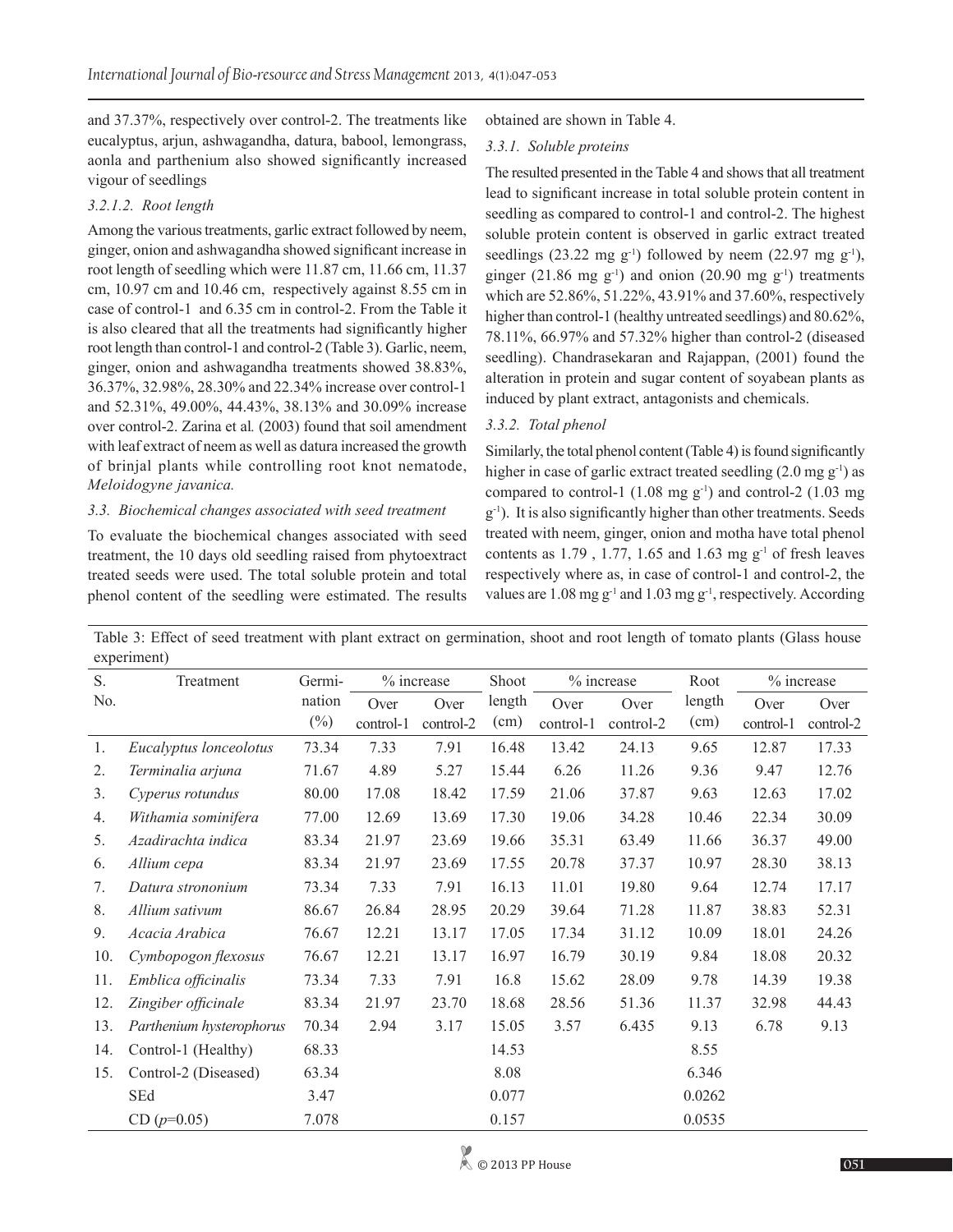| Table 4: Effect of seed treatment with plant extracts on total soluble protein and total phenol content of tomato seedlings |                          |                                         |                            |           |                                 |           |            |  |  |  |  |
|-----------------------------------------------------------------------------------------------------------------------------|--------------------------|-----------------------------------------|----------------------------|-----------|---------------------------------|-----------|------------|--|--|--|--|
| S.No.                                                                                                                       | Treatment                | Total soluble                           | % increase<br>Total phenol |           |                                 |           | % increase |  |  |  |  |
|                                                                                                                             |                          | protein content mg<br>$g^{-1}$ seedling | Over                       | Over      | content mg $g^{-1}$<br>seedling | Over      | Over       |  |  |  |  |
|                                                                                                                             |                          |                                         | control-1                  | control-2 |                                 | control-1 | control-2  |  |  |  |  |
| 1.                                                                                                                          | Eucalyptus lanceolotus   | 18.46                                   | 21.52                      | 32.83     | 1.15                            | 6.48      | 6.79       |  |  |  |  |
| 2.                                                                                                                          | Terminalia arjuna        | 17.53                                   | 15.40                      | 23.49     | 1.13                            | 4.63      | 4.85       |  |  |  |  |
| 3.                                                                                                                          | Cyperus rotundus         | 20.79                                   | 36.87                      | 56.22     | 1.63                            | 50.93     | 53.39      |  |  |  |  |
| 4.                                                                                                                          | Withamia somnifera       | 19.79                                   | 30.28                      | 46.18     | 1.34                            | 24.07     | 25.24      |  |  |  |  |
| 5.                                                                                                                          | Azadirachta indica       | 22.97                                   | 51.22                      | 78.11     | 1.79                            | 65.74     | 73.78      |  |  |  |  |
| 6.                                                                                                                          | Allium cepa              | 20.90                                   | 37.60                      | 57.32     | 1.65                            | 52.78     | 55.34      |  |  |  |  |
| 7.                                                                                                                          | Datura stromonium        | 17.89                                   | 17.77                      | 27.11     | 1.14                            | 5.56      | 5.82       |  |  |  |  |
| 8.                                                                                                                          | Allium sativum           | 23.22                                   | 52.86                      | 80.62     | 2.003                           | 85.46     | 89.61      |  |  |  |  |
| 9.                                                                                                                          | Acacia arabica           | 19.26                                   | 26.79                      | 40.86     | 1.29                            | 19.44     | 20.38      |  |  |  |  |
| 10.                                                                                                                         | Cymbopogon flexosus      | 18.63                                   | 22.64                      | 34.53     | 1.27                            | 17.59     | 18.45      |  |  |  |  |
| 11.                                                                                                                         | Emblica officinalis      | 18.57                                   | 22.25                      | 33.93     | 1.19                            | 10.18     | 10.68      |  |  |  |  |
| 12.                                                                                                                         | Zingiber officinales     | 21.86                                   | 43.91                      | 66.97     | 1.77                            | 63.88     | 71.18      |  |  |  |  |
| 13.                                                                                                                         | Parthenium hysterophorus | 15.96                                   | 5.06                       | 7.73      | 1.11                            | 2.77      | 2.91       |  |  |  |  |
| 14.                                                                                                                         | Control-1 (Healthy)      | 15.19                                   |                            |           | 1.08                            |           |            |  |  |  |  |
| 15.                                                                                                                         | Control-2 (Diseased)     | 9.96                                    | $-0.344$                   |           | 1.03                            |           |            |  |  |  |  |
|                                                                                                                             | SEd                      | 0.7246                                  |                            |           | 0.014802                        |           |            |  |  |  |  |
|                                                                                                                             | $CD (p=0.05)$            | 0.147964                                |                            |           | 0.030227                        |           |            |  |  |  |  |

to Kuc (1995) induced resistant prior to challenge infection elevates the levels of some defense compounds and sensitize the plants to rapidly produce some compounds after infection and thereby provide protection against the disease. Daayf et al. (2000) reported induction of phenolic compounds in two cultivars of cucumber by treatment with extract of *Renoutria sachalinensis.*

# *3.3.3. Effect of treatment with plant extracts on seedling mortality*

The effect of seed treatment with plant extracts on seedlings mortality against Fusarium wilt revealed that there is a decline in seedling mortality due to various treatments under glasshouse condition (Figure 1). The susceptible variety Azad T-6 of tomato showed 80.92% mortality in case of *Fusarium oxysporum* f. sp. *lycopersici* treatment. The minimum seedling mortality was recorded in garlic extract treated plants which was 5.62% followed by neem, ginger, onion and motha treated plants showing 9.48%, 10.02%, 10.31% and 13.04% respectively. The decrease in seedling mortality might be due to the activities of plant extracts which induces resistance in plant against *Fusarium oxysporum* f. sp. *lycopersici*. Riaz et al. (2010) found that aqueous bulb extracts of *Allium cepa* and *A. sativum* and rhizome extracts of *Zingibar officinale* and able to control Fusarium corm rot disease in gladiolus.



1: *Eucalyptus lanceolotus;* 2: *Terminalia arjuna;* 3: *Cyperus rotundus;* 4: *Withamia sominifera;* 5: *Azadirachta indica*  6: *Datura stromonium*; 7: *Acacia arabica;* 8: *Cymbopogon flexosus*; 9: *Parthenium hysterophorus;* 10: *Allium sativum;*  11: *Allium cepa*; 12: *Emblica officinalis;* 13: *Zingiber officinale*

Figure 1: Effect of plant extract on seedling mortality in tomato against fusarium wilt